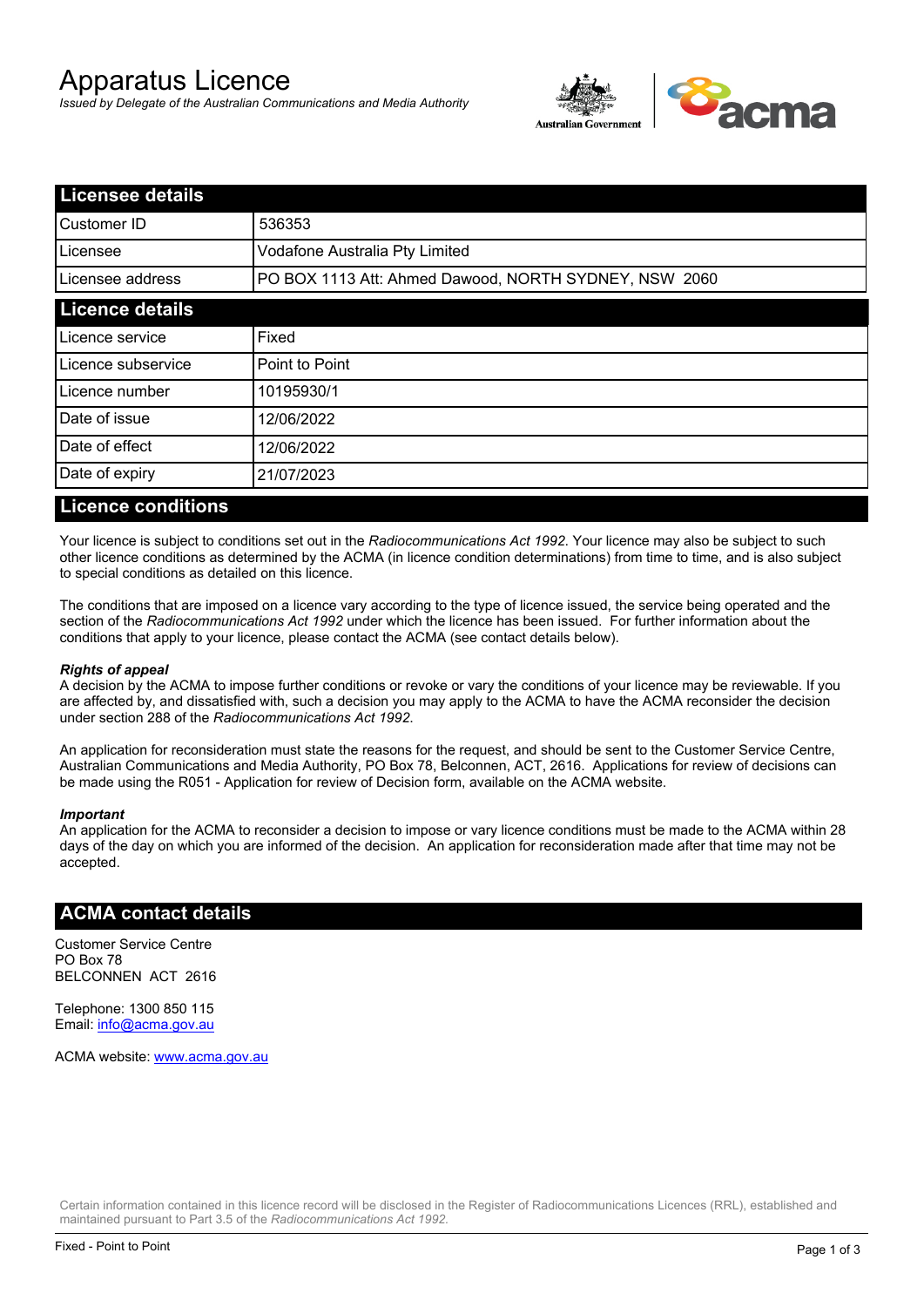# **Advisory Notes applying to licence no.: 10195930/1**

Conditions applicable to the operation of Point to Point station(s) authorised under this licence can be found in the Radiocommunications Licence Conditions (Apparatus Licence) Determination and the Radiocommunications Licence Conditions (Fixed Licence) Determination, the 'fixed licence lcd'. Copies of these determinations are available from the ACMA and from the ACMA home page (www.acma.gov.au).